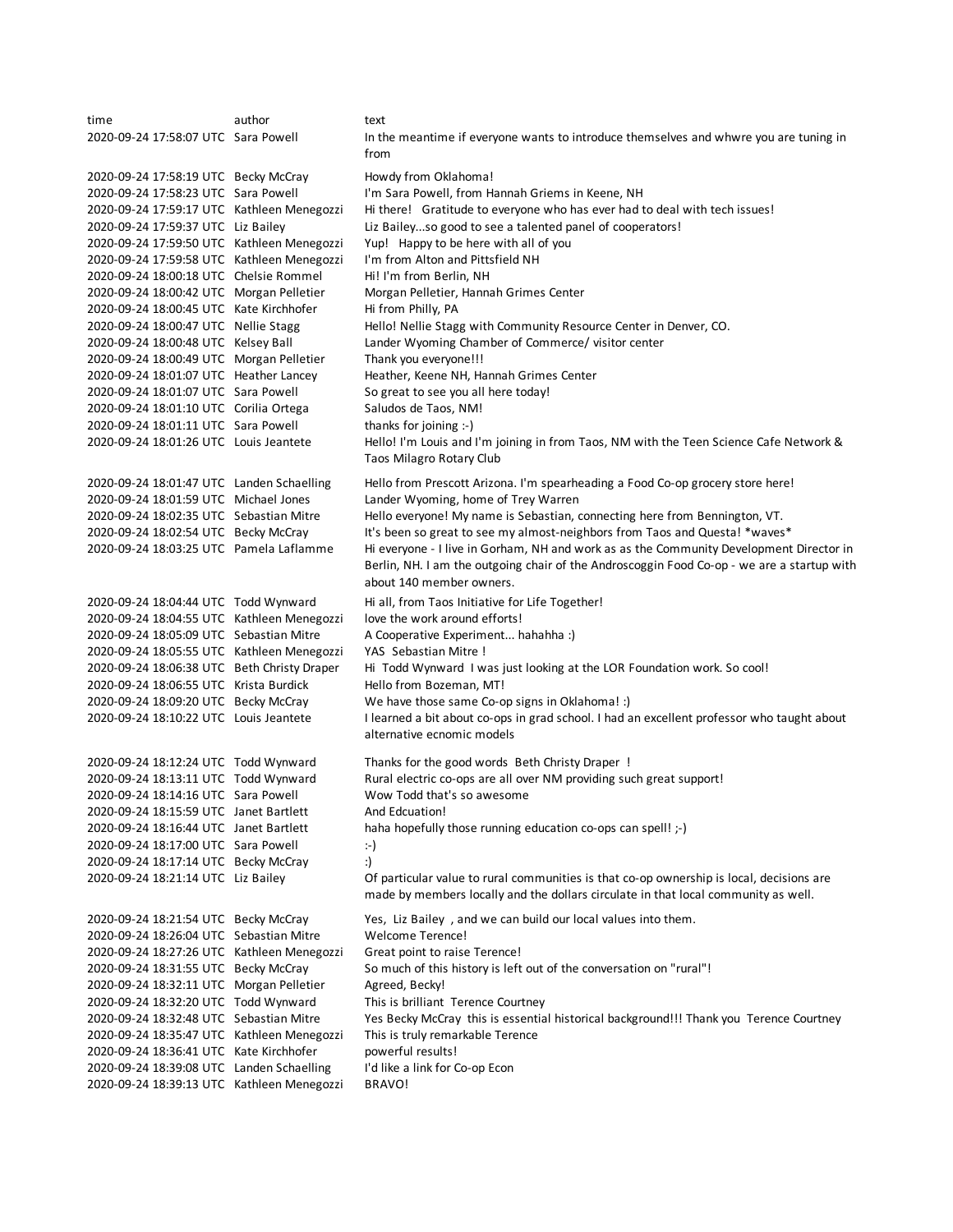2020-09-24 18:39:17 UTC Hannah Rechtschaffen Connecting ageing rural farmers with farming-curious/inspired urbanites! SO exciting to 2020-09-24 18:40:02 UTC Erbin Crowell You can find more info on the Federation at https://federation.coop 2020-09-24 18:40:36 UTC Erbin Crowell ...including Co-op Econ. 2020-09-24 18:41:07 UTC Sebastian Mitre BRAVOOOOOOOO!!! Terence Courtney Thank you for a powerful presentation. 2020-09-24 18:41:08 UTC Kathleen Menegozzi \*\*Applause!\*\*\* 2020-09-24 18:41:11 UTC Louis Jeantete Thank you! Terence Courtney 2020-09-24 18:41:28 UTC Sally Manikian Thank you Terence. 2020-09-24 18:41:33 UTC Kathleen Menegozzi Thank you Terence Courtney 2020-09-24 18:41:35 UTC Sara Powell Incredible! Thank you so much 2020-09-24 18:41:36 UTC Dawn Espe (she/her) So inspiring Terence. Thanks! 2020-09-24 18:41:39 UTC Liz Bailey Great overview of an amazing organization! 2020-09-24 18:42:24 UTC Morgan Pelletier Very Inspiring, Terence!! thank you for sharing with us! Cheers! 2020-09-24 18:42:30 UTC Kyle Wilber 2020-09-24 18:42:32 UTC Sara Powell I'll work to organize questions, so if anyone has any let's get them rolling in! :-) 2020-09-24 18:47:13 UTC Sara Powell that's interesting, such a common theme with farms and farmers as well 2020-09-24 18:47:26 UTC Sara Powell aging out of the business 2020-09-24 18:47:59 UTC Louis Jeantete 2020-09-24 18:49:10 UTC Maria Gonzalez I love that 2020-09-24 18:49:22 UTC Maria Gonzalez great way to think outside of the box 2020-09-24 18:49:53 UTC Landen Schaelling 2020-09-24 18:50:02 UTC Morgan Pelletier "What if our town"... Had a farming school or programs? 2020-09-24 18:50:46 UTC Becky McCray Thanks for that "If our town..." Morgan Pelletier ! 2020-09-24 18:51:18 UTC Erbin Crowell 2020-09-24 18:51:43 UTC Sara Powell Real Pickles! 2020-09-24 18:52:03 UTC Sebastian Mitre 2020-09-24 18:54:05 UTC Landen Schaelling 2020-09-24 18:55:20 UTC Sebastian Mitre Thank you Rob Brown Great info! 2020-09-24 18:55:45 UTC Erbin Crowell 2020-09-24 18:56:24 UTC Sebastian Mitre Good to learn Landen Schaelling Thanks. 2020-09-24 18:56:37 UTC Sebastian Mitre Awesome Erbin Crowell Please share! 2020-09-24 18:57:00 UTC Erbin Crowell 2020-09-24 18:59:32 UTC Sebastian Mitre 2020-09-24 19:00:18 UTC Sara Powell Yes, what an awesome example of how ownership strengthens resiliency 2020-09-24 19:00:34 UTC Morgan Pelletier Meaningful work! 2020-09-24 19:01:43 UTC Louis Jeantete Local ownership and governance matters! 2020-09-24 19:02:40 UTC Erbin Crowell www.valleyworker.coop 2020-09-24 19:03:08 UTC Sally Manikian 2020-09-24 19:04:24 UTC Kathleen Menegozzi Co-op coffee! lol! 2020-09-24 19:04:34 UTC Kathleen Menegozzi Great phrase I have a slide on co-operative structure that I can share at the end if useful. Generally, members elect a board which then hires and supervises as manager, who supervises staff. That said, ongoing education - particularly for Directors - is important to co-operative success. There are resources available. Very well said. Erbin Crowell Big need to continue investing in ongoing education on shared leadership, justice, diversity, equity and inclusion. Has our New England cooperative association done an history on the disenfranchisement of BIPOC communities over the years in the Northeast and how cooperatives can address systemic racism and historic inequities? Visit the Adirondack North Country Association Business in Transition program. https://www.adirondack.org/businesses-in-transition This is where ESOPs or Worker Cooperatives have an opportunity to support succession planning Obviously financing can be extremely complex, but overall where do you look for capital to buy out a business owner? One model that worker co-ops can use is non-voting Class B shares for non-member investors. A good example of this strategy was used by Real Pickles in Greenfield, MA, for their transition. Thank you Sara Powell I have a question. It is my understanding that Co-operative businesses are governed and run by boards of directors. Do you train leaders to share power and leadership? Do you invest in having Boards learn how to practice shared leadership? Cooperatives aren't always "run" by the Board. Ex: A food cooperative still has a general manager and the Board handles direction and allocation of profits. think about connecting those dots. Thanks for sharing your work with us (in Western MA) today, Terence Courtney !!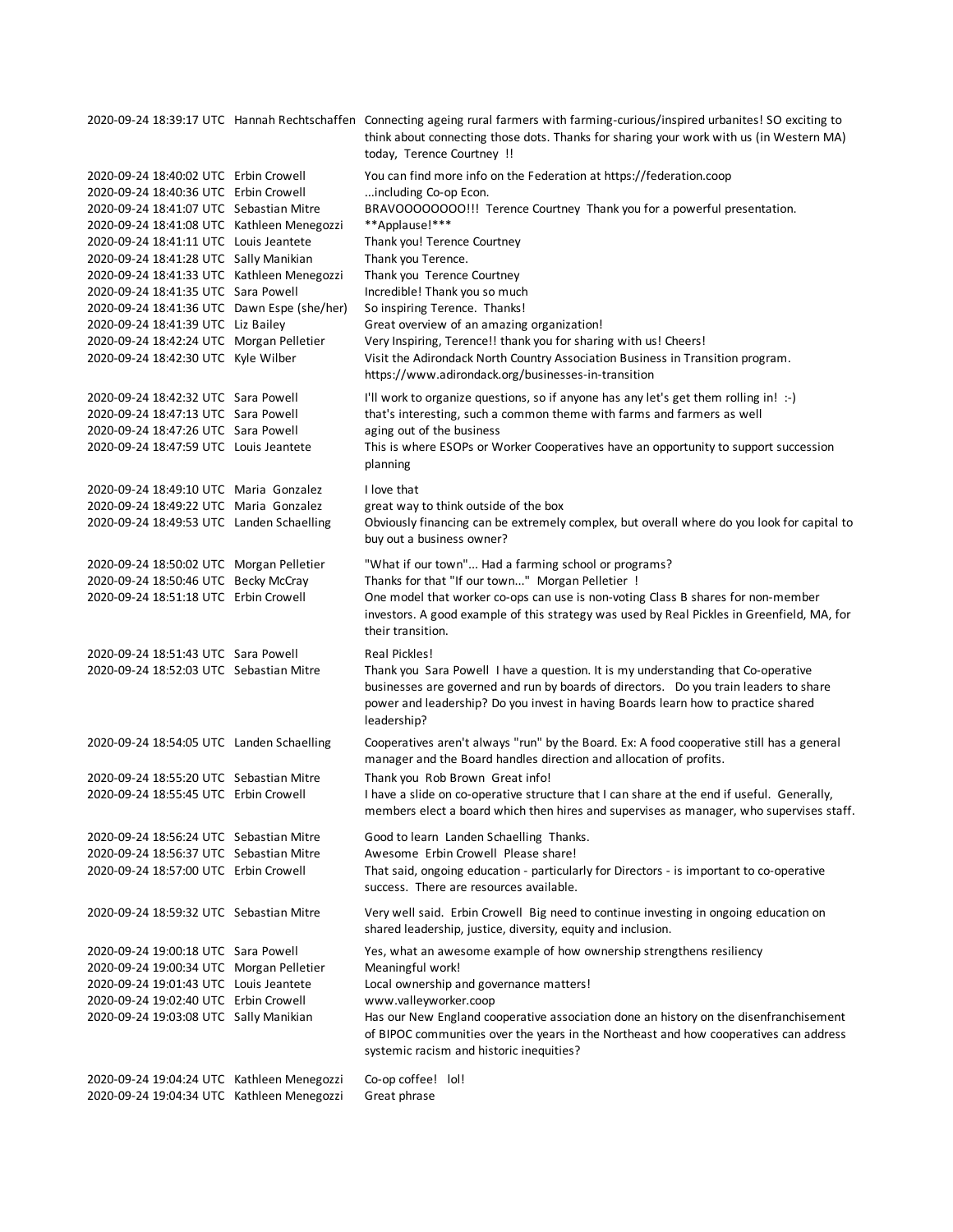| 2020-09-24 19:05:57 UTC Erbin Crowell                                                                                         | There is a lot of work to do to really address diversity, equity and inclusion. I mentioned<br>that NCBA has really made this central to its vision - and the theme for Co-op Month<br>(October) is Co-ops Commit: Diversity, Equity & Inclusion.                                                                                                                            |
|-------------------------------------------------------------------------------------------------------------------------------|------------------------------------------------------------------------------------------------------------------------------------------------------------------------------------------------------------------------------------------------------------------------------------------------------------------------------------------------------------------------------|
| 2020-09-24 19:06:00 UTC Landen Schaelling                                                                                     | The other tragedy of mobile homes is that they don't increase in value for the owners and<br>so they don't get the wealth building component. The catch-22 is that it keeps them<br>accessible for low-income households.                                                                                                                                                    |
| 2020-09-24 19:07:19 UTC Erbin Crowell                                                                                         | In the Northeast, we've been focusing on training for board members, a deeper<br>understanding of history, how co-ops can be more accessible and inclusive, and building<br>economic partnerships with groups like the Federation.                                                                                                                                           |
| 2020-09-24 19:08:14 UTC Sebastian Mitre<br>2020-09-24 19:14:07 UTC Alice Shoemaker<br>2020-09-24 19:14:16 UTC Becky McCray    | Thanks for engaging this question directly Erbin Crowell Very much appreciated.<br>When a family moves, how are they bought out?<br>Getting a better appreciation of the flexibility of the cooperative model for rural<br>communities!                                                                                                                                      |
| 2020-09-24 19:14:58 UTC Alice Shoemaker<br>2020-09-24 19:15:28 UTC Alice Shoemaker<br>2020-09-24 19:15:51 UTC Mary Ellen Nose | Each owner still owns their home, I assume?<br>So they might move their home with them, or might want to sell it to the coop?<br>Paul - if persons currently living in manufactured home parks want to move their home,<br>aren't there restrictions on age of homes as to welcoming into a different park; or, the<br>cost to move an older one to a plot of land, perhaps. |
| 2020-09-24 19:16:33 UTC Landen Schaelling                                                                                     | Typically you sell your home as it's nearly impossible to move them (and it isn't cheap).<br>The new owner would also buy into the co-op land ownership as part of the deal. Usually<br>you would just buy the home and start paying the commercial rent. They almost never get<br>moved.                                                                                    |
| 2020-09-24 19:18:17 UTC Paul Bradley                                                                                          | Agree with Landen. Homeowners retain ownership of their home and buy a member share.<br>When they move out, they sell their home on the market and their share back to the co-<br>op. It's limited equity so no appreciation on share but home appreciates in the market.                                                                                                    |
| 2020-09-24 19:18:54 UTC Alice Shoemaker                                                                                       | Landen, when you state the new person starts payig coomerical rent, is thsi true with the<br>coop model, or is that the non coop model?                                                                                                                                                                                                                                      |
| 2020-09-24 19:19:31 UTC Landen Schaelling                                                                                     | the non co-op model. In the co-op model they buy a member share at the face value<br>(limited equity as Paul described)                                                                                                                                                                                                                                                      |
| 2020-09-24 19:19:40 UTC Alice Shoemaker<br>2020-09-24 19:20:07 UTC Landen Schaelling                                          | Got it, thanks<br>The old owner sells back to the co-op and the co-op sells a new share to the new<br>homeowner. This is because you can't sell your share to other people or it becomes a<br>regulated security.                                                                                                                                                            |
| 2020-09-24 19:21:01 UTC Erbin Crowell                                                                                         | Thanks for your comments, Landen!                                                                                                                                                                                                                                                                                                                                            |
| 2020-09-24 19:21:16 UTC Landen Schaelling<br>2020-09-24 19:22:54 UTC Becky McCray                                             | :)<br>We don't mind graphs when they help tell the story and are easy to follow!                                                                                                                                                                                                                                                                                             |
| 2020-09-24 19:24:52 UTC Sara Powell                                                                                           | Wow so cool!!                                                                                                                                                                                                                                                                                                                                                                |
| 2020-09-24 19:25:23 UTC Becky McCray                                                                                          | Locker delivery is so smart!                                                                                                                                                                                                                                                                                                                                                 |
| 2020-09-24 19:26:11 UTC Nellie Stagg                                                                                          | Wow! That locker system is a game-changer for smaller communities.                                                                                                                                                                                                                                                                                                           |
| 2020-09-24 19:26:41 UTC Becky McCray<br>2020-09-24 19:26:49 UTC Landen Schaelling                                             | OOOhhh  sharing those lockers with multiple vendors is outstanding!<br>Lockers would be great for "pass-through" towns between larger hubs that ship food<br>between eachother. Love it!                                                                                                                                                                                     |
| 2020-09-24 19:26:57 UTC Kathleen Menegozzi                                                                                    | Really interesting Lori!                                                                                                                                                                                                                                                                                                                                                     |
| 2020-09-24 19:29:50 UTC Kathleen Menegozzi                                                                                    | Oh no!                                                                                                                                                                                                                                                                                                                                                                       |
| 2020-09-24 19:30:07 UTC Becky McCray<br>2020-09-24 19:30:31 UTC Kate Kirchhofer                                               | Round of applause for all the presenters!<br>*APPLAUSE*                                                                                                                                                                                                                                                                                                                      |
| 2020-09-24 19:31:36 UTC Landen Schaelling                                                                                     | That makes a lot of sense, thanks.                                                                                                                                                                                                                                                                                                                                           |
| 2020-09-24 19:32:55 UTC Landen Schaelling                                                                                     | I was also wondering about good resources and direction for incorporating a food co-op.<br>Arizona has really poor laws and I'm hitting some roadblocks in finding a meaningful way<br>forward on incorporating.                                                                                                                                                             |
| 2020-09-24 19:33:51 UTC Liz Bailey                                                                                            | APPLAUSE! Great demonstration of the flexibility of the co-op model! We're surrounded<br>by co-op opportunities!                                                                                                                                                                                                                                                             |
| 2020-09-24 19:35:05 UTC Becky McCray                                                                                          | I remember hearing Zita Cobb say, (affectionately, I think) "A cooperative is not a panacea.<br>It's an organized way to fight with each other."                                                                                                                                                                                                                             |